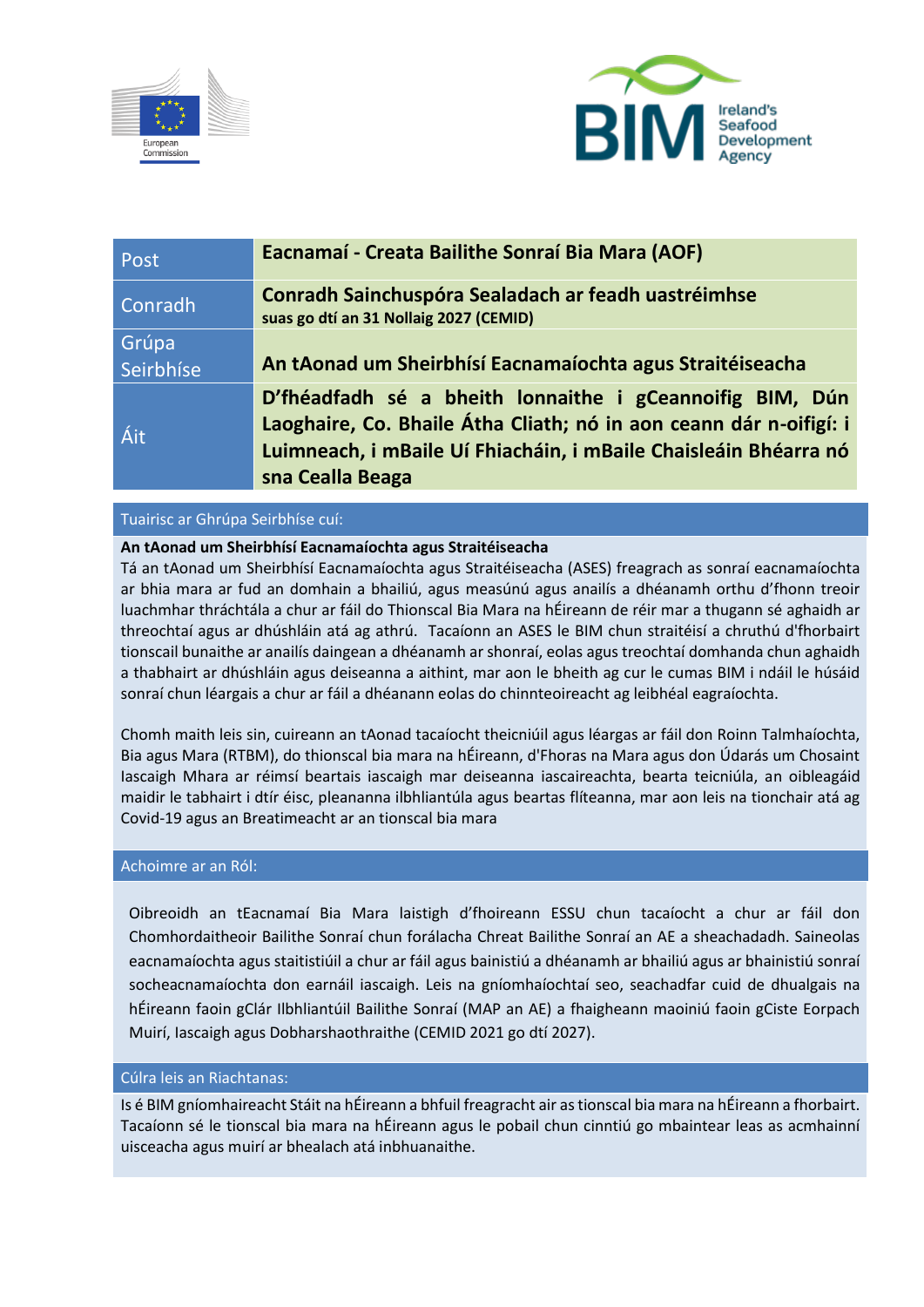



Reáchtálfar Clár Ilbhliantúil an EU maidir leis an gCreat Bailithe Sonraí (DCF - EUMAP) thar an tréimhse 2021 go dtí 2027 agus cuirfear sonraí eolaíochta ar fáil leis atá ag teastáil chun tacú leis an gComhbheartas Iascaigh. Tá maoiniú faighte ag Éirinn faoin CEMID (an Ciste Eorpach Muirí, Iascaigh agus Dobharshaothraithe) chun tacú le cur i bhfeidhm an DCF-EUMAP nua. Príomhghnéithe de DCF-EUMAP iad sonraí iascaigh a bhailiú, sonraí a bhainistiú, measúnú a dhéanamh agus comhairle a chur ar fáil maidir le stoic pheiligeacha a ndéanann iascaigh mhara tráchtála na hÉireann dúshaothrú orthu.

Tá freagracht ar BIM meastóireacht agus comhairle eacnamaíochta maidir le tionscal bia mara na hÉireann a chur ar fáil don Roinn Talmhaíochta, Bia & Mara (RTBM) agus don Choimisiún Eorpach i ndáil leis an gCreat Bailithe Sonraí, agus do thionscal bia mara na hÉireann go díreach chomh maith. Éilítear ar BIM cláir bailithe sonraí a leagan amach, a phleanáil agus a chur i bhfeidhm gach bliain agus anailís a dhéanamh ar na tacair sonraí a thagann astu ina dhiaidh sin chun na riachtanais atá ag Éirinn faoi láthair agus na riachtanais a bheidh aici amach anseo faoi Chreat Bailithe Sonraí an AE a shásamh. Mar chuid de seo, éilítear ar BIM chomh maith ionchur eacnamaíochta a bheith aige i roinnt meithleacha saineolaithe de chuid an AE.

D'fhonn na róil seo a chomhlíonadh, teastaíonn eacnamaí ó BIM chun cuidiú le seachadadh an DCF. Rachaidh an t-iarratasóir a n-éireoidh leis i mbun anailís ar shonraí eacnamaíochta ó thionscal bia mara na hÉireann. Ar cheann de phríomhfhreagrachtaí an phoist tá bailiú, comhthiomsú agus anailísiú sonraí eacnamaíochta ó fhoinsí iomadúla, a bhfuil na cuspóirí nasctha leo chun tuarascáil bhliantúil ar stádas eacnamaíochta iascaigh agus cabhlach a bhfuil tábhacht náisiúnta leo, agus chun anailísí eacnamaíochta agus socheacnamaíochta ar chalafoirt a fhoilsiú d'fhonn an tábhacht eacnamaíochta atá leo don tionscal bia mara, agus an tionchar atá acu ar an tionscal sin, ag leibhéal áitiúil, réigiúnach agus náisiúnta a dheimhniú. Beidh sé ina ghnáthchleachtas sa phost seo go mbeidh ar an té a n-éireoidh leis torthaí anailísí eacnamaíochta a chur in iúl do ghrúpaí de pháirtithe leasmhara inmheánacha agus seachtracha agus mar sin beidh duine ag teastáil a bhfuil gairmiúlacht cheannasach aige, mar aon le saineolas ar chuir i láthair a dhéanamh.

### Príomhthascanna:

- Tacair sonraí socheachnamaíochta ábhartha a bhailiú, a bhainistiú agus a anailísiú chun na riachtanais atá ag Éirinn faoi láthair agus na riachtanais a bheidh aici amach anseo faoi Chreat Bailithe Sonraí an AE a shásamh agus chun tuiscint níos doimhne ar chúinsí eacnamaíochta thionscal bia mara na hÉireann a fhorbairt, san earnáil gabhála go háirithe.
- Suirbhéanna a dhearadh agus a chur i bhfeidhm agus Tacair sonraí an tionscail eacnamaíochta a choinneáil agus a thabhairt cothrom le dáta.
- •
- Modhanna nua bainistithe dátaí a fhorbairt, lena bhfuil aschuir anailíseacha chun críocha taighde agus tuairiscithe.
- Dul i gcomhairle le Foras na Mara, leis an Roinn Talmhaíochta, Bia & Mara agus leis an tionscal bia mara i ndáil leis an gCreat Bailithe Sonraí agus le cláir agus tionscadail náisiúnta eile.
- Dul i gcomhairle leis an tionscal bia mara d'fhonn cur leis an tacaíocht a thugtar don obair a dhéanann an grúpa eacnamaíochta go háirithe maidir leis an gCreat Bailithe Sonraí.
- Tuarascálacha inmheánacha agus seachtracha a thabhairt chun críche lena n-áirítear tuarascáil bhliantúil a chur ar fáil ar stádas eacnamaíochta iascaigh agus cabhlach a bhfuil tábhacht náisiúnta leo.
- Maoirseacht a dhéanamh ar chonarthaí, ar shocruithe airgeadais agus ar íocaíochtaí don DCF agus tionscadail taighde eile.
- A bheith bainteach le tionscadail ad hoc a bhaineann le hanailís eacnamaíochta agus anailís sonraí.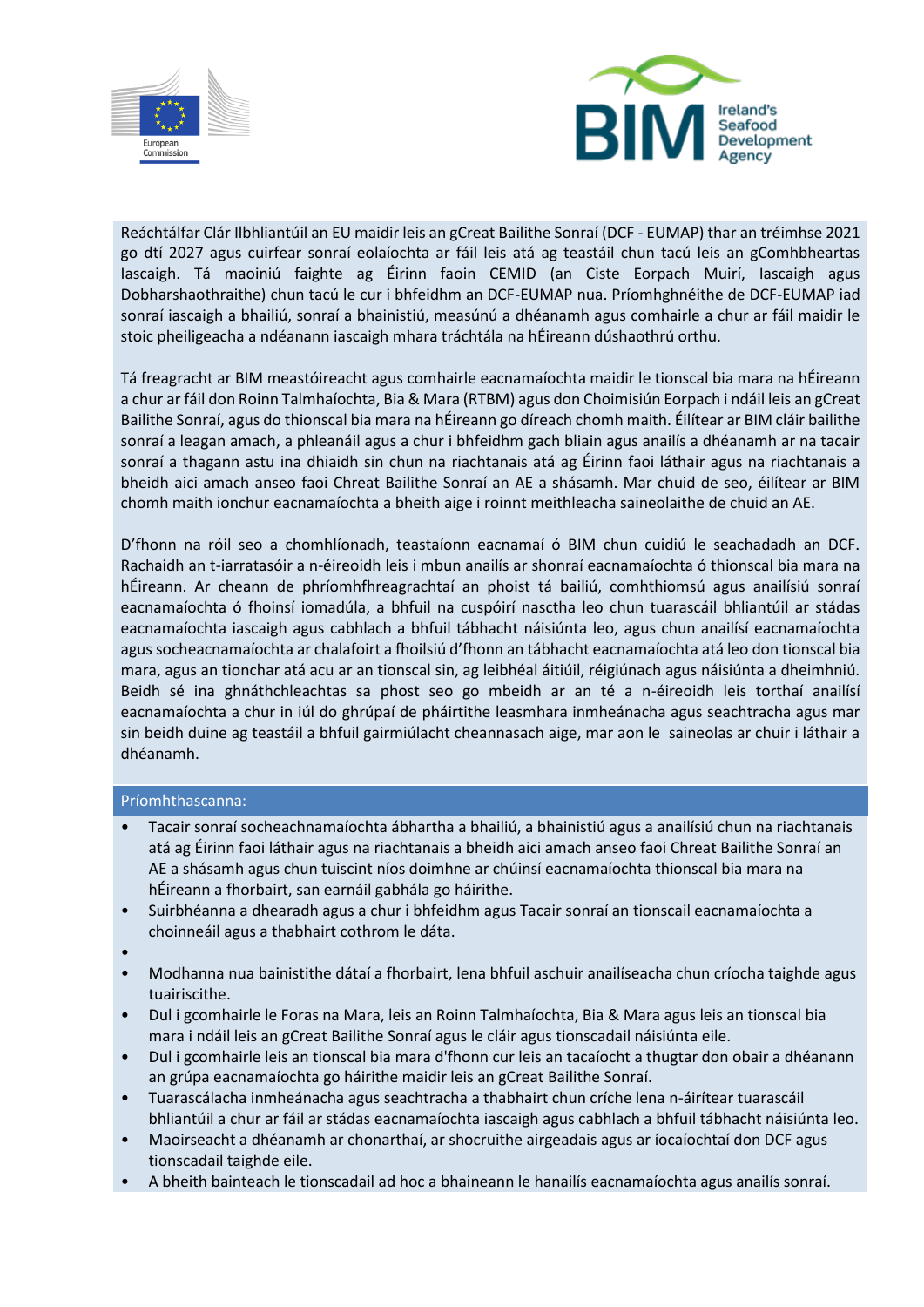



• Iarrataí ar thaighde, anailís agus comhairle ó fheidhmeannaigh tionscail, rialtais nó BIM a bhainistiú agus freagra a thabhairt orthu.

### **Eile:**

Dualgais ghaolmhara ar bith eile a d'fhéadfaí a éileamh de réir mar is réasúnach agus a shannadh ó am go ham a chomhlíonadh

### **Struchtúr Tuairiscithe:**

Bainisteoir Rannóige / Bainisteoir Seirbhísí Eacnamaíochta agus Straitéiseacha

### **Teagmhálaithe:**

### **Laistigh de BIM**

An Bainisteoir Seirbhísí Eacnamaíochta agus Straitéiseacha, an fhoireann DC-MAP, Oifig an Phríomhoifigigh Feidhmiúcháin, an fhoireann TF.

#### **Lasmuigh de BIM**

An Roinn Talmhaíochta, Bia agus Mara, comhpháirtithe tionscadail, Foras na Mara, an tÚdarás um Chosaint Iascaigh Mhara, an earnáil gabhála, an tAirmheán Comhpháirteach Taighde, Grúpa Pleanála DCF ar Chúrsaí Eacnamaíochta agus Coiste Eolaíoch, Teicniúil agus Eacnamaíoch um Iascach de chuid Choimisiún an AE, grúpaí oibre maidir le Meastóireachtaí Náisiúnta ar Chláir agus ar Thuarascálacha.

### **Oiliúint**

Níl aon riachtanais oiliúna éigeantach don ról seo. Déanfar riachtanais oiliúna a aithint tríd an gCóras Bainistithe Feidhmiúcháin atá againn.

**Oideachas, Cáilíochtaí Gairmiúla nó Teicniúil, Eolas, Scileanna, Inniúlachtaí, Taithí agus Oiliúint**

### **Riachtanach:**

- Céim in Eacnamaíocht/Eacnaiméadracht/Bainistiú Acmhainní Mara nó céim uimheartha eile a raibh ábhar gnó nó eacnamaíochta mar chuid mhór di.
- Taithí 5 bliana ar a laghad i réimse a bhaineann le hábhar.
- Scileanna oibre foirne láidre.
- Eolas ar mhodhanna agus ar bhogearraí staitistiúla (R, R-Studio, SQL)
- Sárscileanna scríofa, ó bhéal agus uimhearthachta.
- Ar fáil chun a bheith ag obair as baile ar feadh seachtaine nó níos faide sa turas.
- A bheith in ann obair go héifeachtach le tionscal na hiascaireachta.
- Ceadúnas iomlán tiomána glan.

#### **Inmhianaithe:**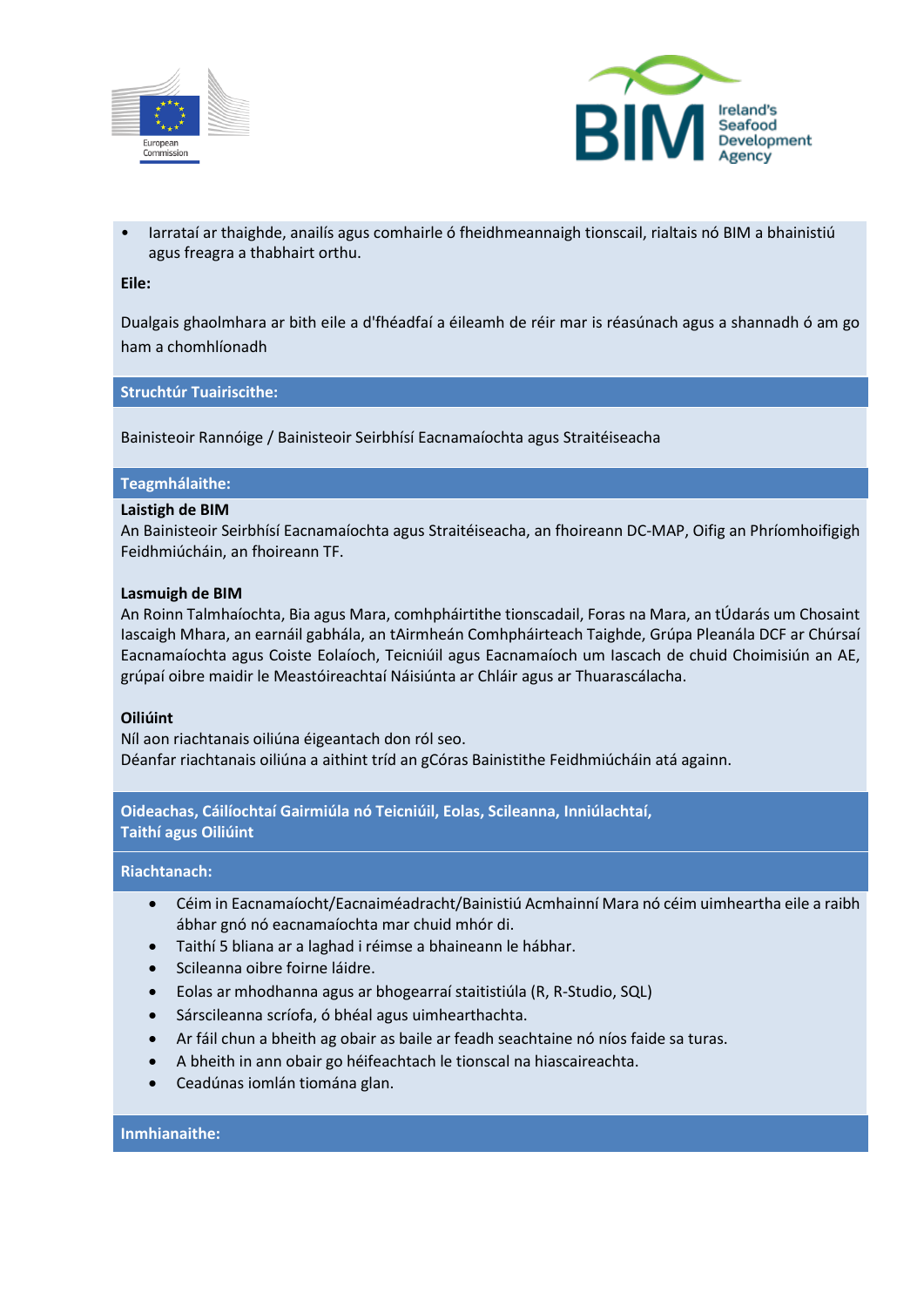



- Taighde foilsithe ar eacnamaíocht bia mara.
- Eolas ar phríomhghnéithe an Chomhbheartais Iascaigh (uastáirgeacht inbhuanaithe, an oibleagáid gabhálacha a thabhairt i dtír, réigiúnú)

### **Tréithe pearsanta speisialta atá de dhíth don phost:**

- Taithí a bheith ag obair i gcomhar le heacnamaithe agus baill d'fhoireann theicniúil.
- Scileanna maithe i dtaobh féin-eagrúcháin agus tosaíochtaí a leagan amach, agus cumas tosaíochtaí iomadúla a bhainistiú
- Taithí chruthaithe ar a bheith ag obair le comhpháirtithe ilchineálacha chun fadhbanna a réiteach agus spriocanna coiteanna a bhaint amach
- Ábalta a bheith ag obair go neamhspleách agus mar bhall foirne éifeachtach araon, a léiríonn treallús agus cruthaitheacht.
- Scileanna maithe idirphearsanta agus cumarsáide, agus cumas a bheith ag obair go cáiréiseach le páirtithe leasmhara chun fadhbanna a réiteach.

#### **Tuarastal:**

Ag grád Príomhoifigeach Feidhmiúcháin a bheidh an luach saothair i gcomhréir le Scála Tuarastail ceadaithe na Roinne Airgeadais don Earnáil Phoiblí, le raon tuarastail €50,345 - €63,404 (amhail an 1 Deireadh Fómhair 2021) in aghaidh na bliana pro-rata i ndáil leis an am a bheidh oibrithe. Déanfar ball den Scéim Pinsin Seirbhíse Poiblí Aonair díot mura bhfuil tú i do bhall de scéim pinsin earnála poiblí i láthair na huaire (nó mura raibh tú i do bhall de scéim pinsin earnála poiblí le sé mhí anuas). Tá Scéim Tuarastail agus Pinsin faoi réir ag gnásanna faofa earnála poiblí agus glacann cuntas ar sheirbhís le déanaí san earnáil phoiblí ag teacht le himlitreacha agus rialacha ábhartha.

# **Saoire Bhliantúil:**

Is é 29 lá oibre in aghaidh na bliana pro-rata chun an t-am a oibríodh a léiriú an teidlíocht saoire bliantúla atá ag gabháil leis an ról seo. Níl Laethanta Saoire Poiblí san áireamh i dteidlíochtaí saoire bliantúla. Ní mór gach lá saoire a bheith ceadaithe roimh ré ag do bhainisteoir nó ag a n-ionadaí údaraithe i gcomhréir le polasaithe saoire BIM.

#### **Fad an Chonartha:**

Clúdóidh an conradh fostaíochta sainchuspóra sealadach an tréimhse suas go dtí deireadh an 31 Nollaig 2027. Cuirfidh an t-iarratasóir a n-éireoidh leis tréimhse phromhaidh isteach le linn na chéad sé mhí den chonradh.

# **An tSlí le hiarratas a dhéanamh**

Ba chóir C.V. iomlán chomh maith le litir iarratais agus [Foirm Iarratais Folúntais BIM,](https://bim.ie/wp-content/uploads/2021/08/BIM-Vacancy-Application-Form.docx) ina ndéantar cur síos ar thaithí agus scileanna a bhaineann leis an bpost, a sheoladh ar ríomhphost chuig [jobs@bim.ie](mailto:jobs@bim.ie) nó a sheoladh sa phost chuig Rannóg Acmhainní Daonna BIM, 12 Bóthar Crofton, Dún Laoghaire, Co. Bhaile Átha Cliath.

**Is é 5 p.m. an 15 Iúil 2022 an dáta deiridh a nglacfar le hIarratais.**